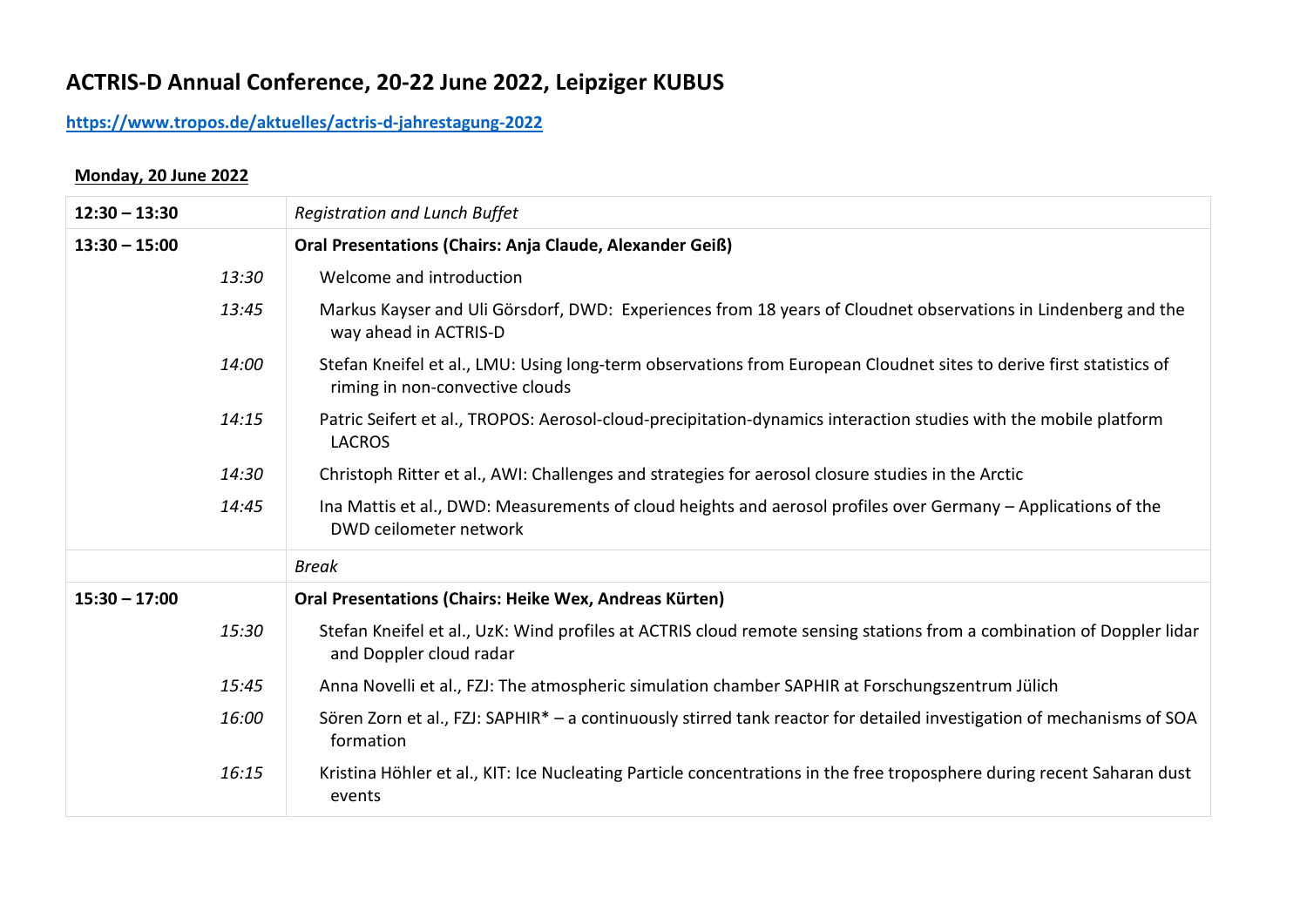| 16:30           | Andreas Pohlmann: SCOPTER                                                                                                                                                                             |
|-----------------|-------------------------------------------------------------------------------------------------------------------------------------------------------------------------------------------------------|
| 16:45           | Discussion                                                                                                                                                                                            |
| $17:00 - 18:00$ | Poster Session (Poster boards 145 cm height, 116 cm width, available from Monday noon till Wednesday noon)                                                                                            |
|                 | Andreas Kürten et al., GUF: Aerosol nucleation and growth rates at different ACTRIS sites - Role of meteorological<br>conditions and precursor gases                                                  |
|                 | Alexander Böhmländer et al., KIT: Ice Nucleating Particle and aerosol measurements in the Arctic using Unmanned<br><b>Aerial Systems</b>                                                              |
|                 | Anja Claude et al., DWD: Two Decades of VOC measurements at the Meteorological Observatory Hohenpeissenberg                                                                                           |
|                 | Sandra Graßl et al., AWI: Aerosol remote sensing in Ny-Alesund                                                                                                                                        |
|                 | Marcus Müller et al., UzK: Aerosol-cloud interactions at JOYCE using ACTRIS data                                                                                                                      |
|                 | Stefan Kneifel et al., LMU: Multi-year cloud and precipitation statistics observed at the high-altitude Environmental<br><b>Research Station Schneefernerhaus</b>                                     |
|                 | Holger Baars, TROPOS, and Alexander Geiß, LMU, et al.: ACTRIS contribution to Satellite Cal/Val: The example of the<br>German initiative EVAA and the Joint Aeolus Tropical Atlantic Campaign (JATAC) |
|                 | Niklas Illmann et al., BUW: Simulation chamber studies on the acid formation in ozonolysis reactions                                                                                                  |
|                 | Dennis Niedermeier et al., TROPOS: LACIS-T - A moist-air wind tunnel to study aerosol-cloud-turbulence interactions                                                                                   |
|                 | Ralf Tillmann et al., FZJ: The Calibration Centre for Reactive Trace Gas in-situ measurements (CiGas) within the<br>national and international framework                                              |
|                 | Max Gerrit Adam et al., FZJ: The ACTRIS Calibration Center for Nitrogen Oxides (NOx) at Forschungszentrum Jülich                                                                                      |
|                 | Volker Freudenthaler et al., LMU: Centre for Aerosol Remote Sensing (CARS-LMU) High and Low-Power Lidar Quality<br>Assessment & Improvement & Assurance                                               |
|                 | Kay Weinhold et al., TROPOS: WCCAP - World Calibration Centre for Aerosol Physics in the ACTRIS Central Facility<br>for Aerosol In-Situ Measurements                                                  |
|                 | Ralf Sussmann and Hannes Vogelmann, KIT: The National Facility Garmisch/Zugspitze for Reactive Trace Gases<br>Remote Sensing and Aerosol Remote Sensing                                               |
|                 | + Additional posters as part of the exhibition on ACTRIS-D Facilities by GUF, FZJ, UBA, DWD, KIT and TROPOS                                                                                           |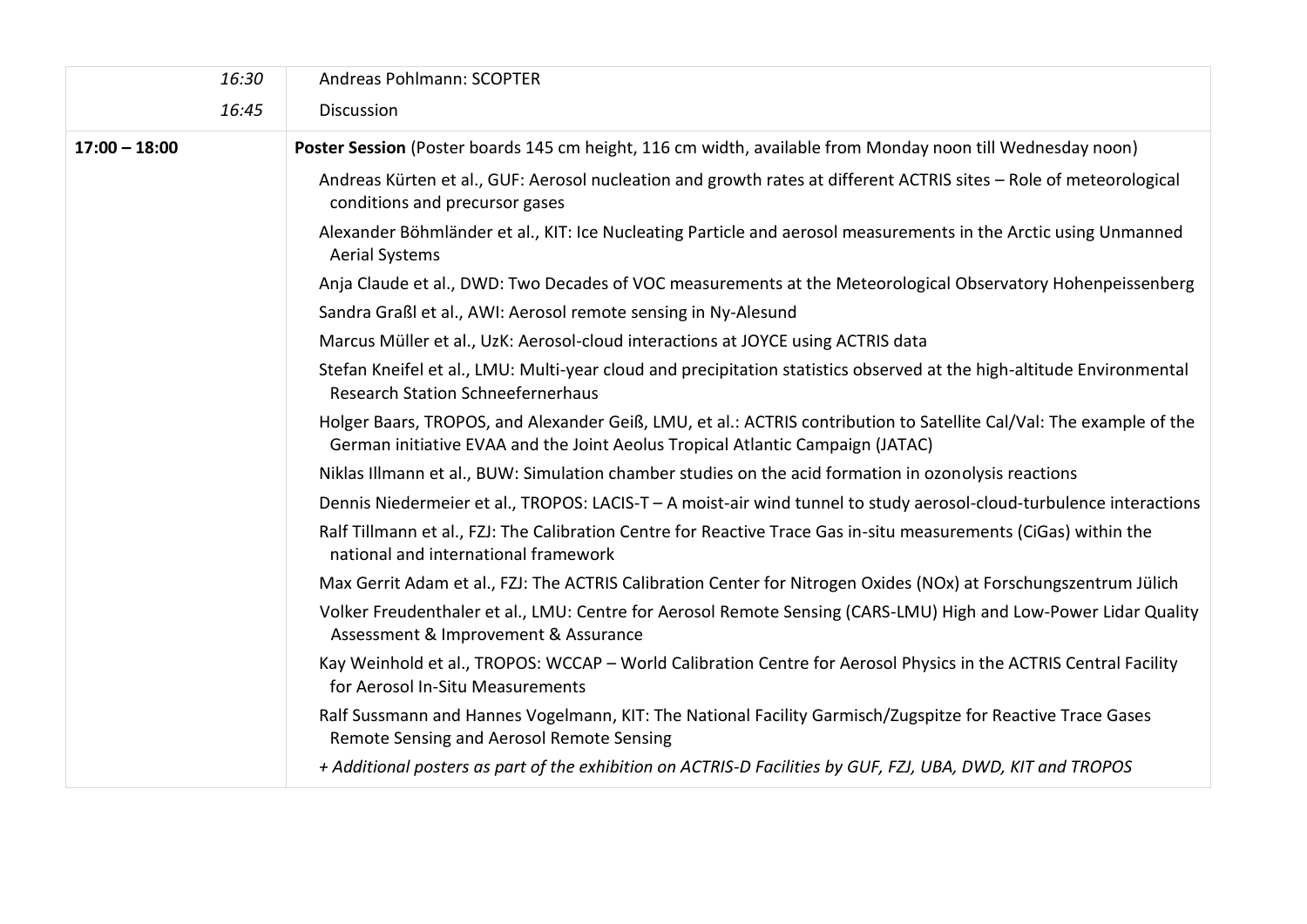## **Tuesday, 21 June 2022**

| $09:00 - 10:00$ | Exhibition, Registration and Refreshments                                                                                                                         |
|-----------------|-------------------------------------------------------------------------------------------------------------------------------------------------------------------|
| $10:00 - 13:00$ | Launch of ACTRIS-D Ceremonial Event (in German)<br>Welcome<br>Introduction of ACTRIS-D<br><b>Opening Messages</b><br>Tour to ACTRIS-D Facilities<br>Lunch Buffet  |
| $13:30 - 15:30$ | <b>Invited Overview Presentations (Chairs: Anna Novelli, Bernhard Pospichal)</b>                                                                                  |
| 13:30           | Message from the ACTRIS Head Office                                                                                                                               |
| 13:35           | Marion Wichmann-Fiebig, UBA: ACTRIS - a new perspective for improving air quality policies                                                                        |
| 14:00           | Christian Plaß-Dülmer, DWD: Concepts for using ACTRIS in DWD                                                                                                      |
| 14:30           | Thomas Leisner, KIT: Observation of ice formation processes in mixed-phase clouds                                                                                 |
| 15:00           | Justus Notholt, UBRE: Atmospheric trace gas remote sensing using the ground-based solar absorption spectrometry                                                   |
|                 | <b>Break</b>                                                                                                                                                      |
| $16:00 - 18:00$ | Invited Overview Presentations (Chairs: Kristina Höhler, Ralf Sussmann)                                                                                           |
| 16:00           | Hendrik Fuchs, FZJ: Atmospheric research in the Teflon bag: simulation chambers and calibration centres of<br>Forschungszentrum Jülich in ACTRIS                  |
| 16:30           | Albert Ansmann, TROPOS: Wildfire smoke in the stratosphere: a new aspect in the climate change debate                                                             |
| 17:00           | Alexander Vogel, GUF: Ultrafine particles near large airports: How chemical analysis can pave the way for effective<br>mitigation strategies                      |
| 17:30           | Andrea Burgos Cuevas and Bernhard Pospichal, UzK: Boundary layer classification from Doppler lidar and microwave<br>radiometer and its applications within ACTRIS |
| $18:00 - 22:00$ | <b>Outdoor Event and Dinner</b>                                                                                                                                   |